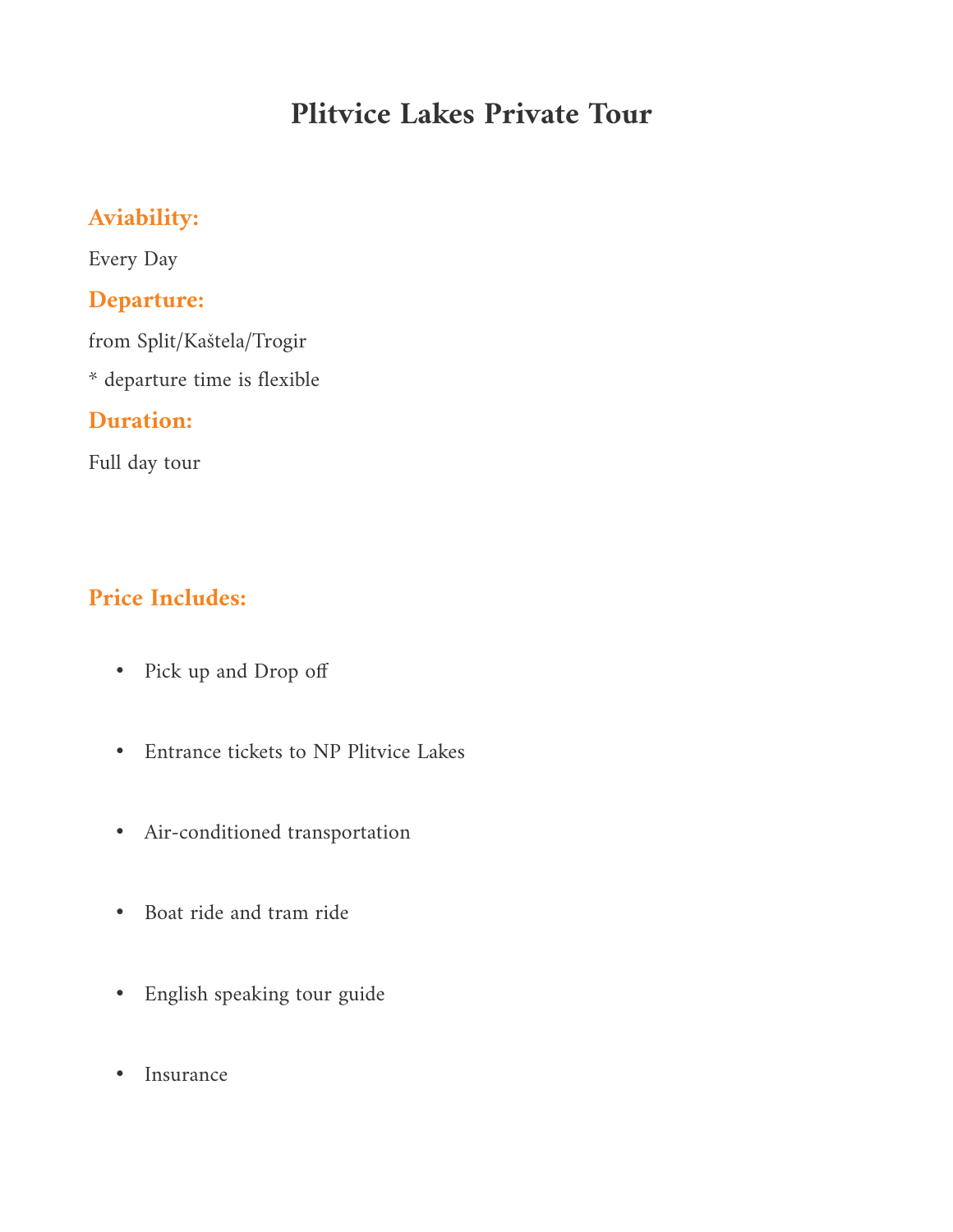• All taxes and VAT

## **Itinerary**

Suggested itinerary:

| 08:00         | Departure from Split, Kaštela or |  |  |  |  |  |
|---------------|----------------------------------|--|--|--|--|--|
|               | Trogir                           |  |  |  |  |  |
| $10:30-15:00$ | Sightseeing of Plitvice Lakes    |  |  |  |  |  |
|               | with private guide               |  |  |  |  |  |
| $15:30-16:30$ | Time for lunch                   |  |  |  |  |  |
| 19:00         | Arrival in Split/Kaštela/Trogir  |  |  |  |  |  |

## **Description**

Your private tour begins when your private tour guide picked you up at agreed place at agreed time. While driving in a comfortable car, the guide / driver will introduce you to the place to visit and places where you can take a break on the way to Plitvice Lakes. Walking through the Plitvice Lakes, shaded and sunny paths, enjoying breathtaking beauty of the **NP Plitvice Lakes** your private tour guide will adjust itinerary according your needs and wishes. Enjoy the boat ride with the sound of the waterfalls, panoramic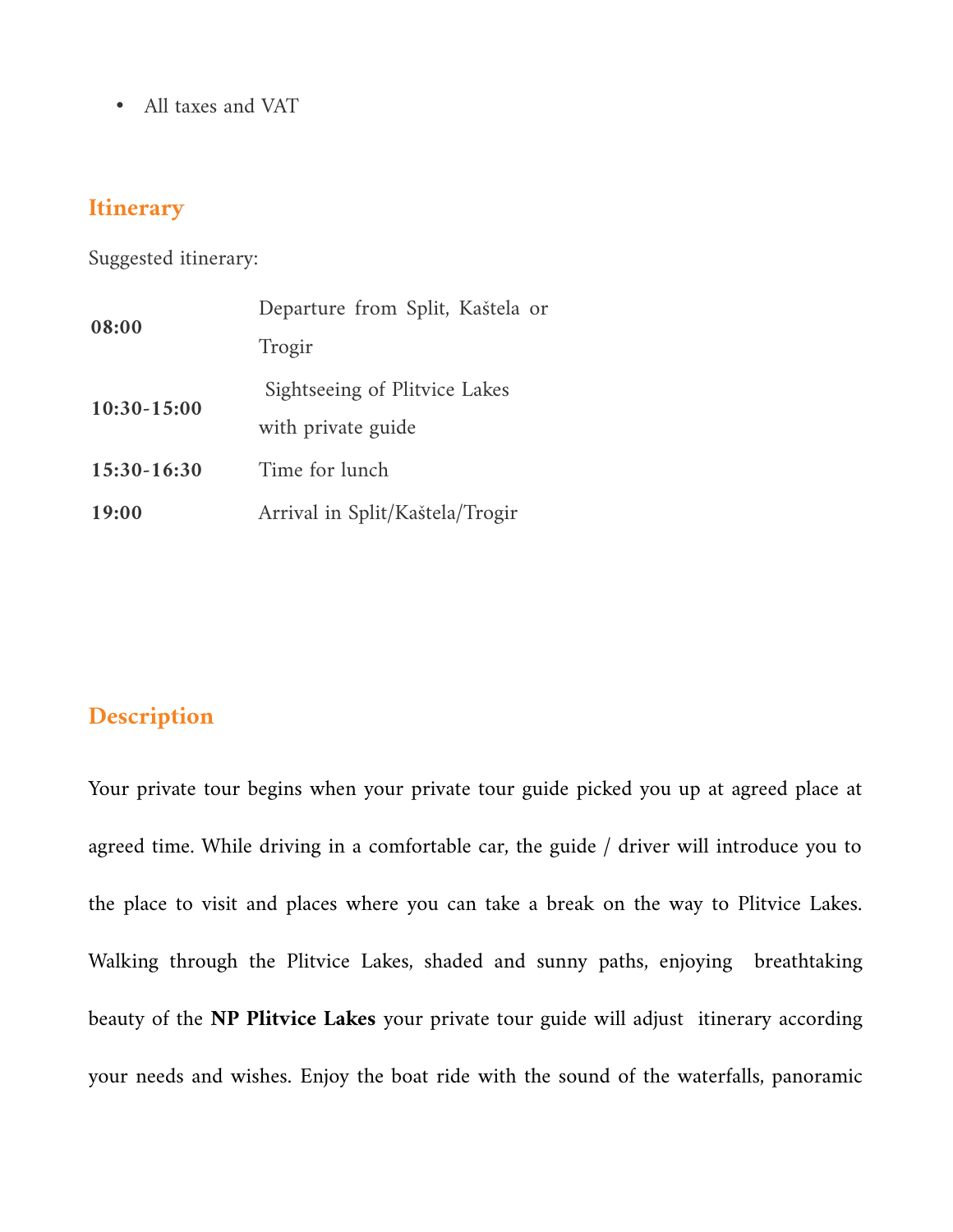train ride with stunning views. After a wonderful day spent on Plitvice Lakes, the guide can recommend you a local restaurant with traditional food or you can visit more places. After all, it's time to return to Trogir, Kaštela or Split. We recommend you to make an amazing photos on Plitvice Lakes, which will always remind you of the wonderful day spent with us.

#### **Price list**

| No of persons                                  | 2    | 3    | $\overline{4}$ | 5    | 6    | 7    | 8    |
|------------------------------------------------|------|------|----------------|------|------|------|------|
| <b>Price per</b><br>person (1.10.<br>$-31.5.)$ | 200€ | 150€ | 140€           | 130€ | 125€ | 120€ | 110€ |
| <b>Price per</b><br>person (1.6.-<br>$30.-9.)$ | 220€ | 170€ | 160€           | 150€ | 140€ | 130€ | 120€ |

If travelling in a group of more than 8 people, contact us for an offer.

**Price includes** : Pick Up and Drop Off, transport with comfortable passenger van or bus, entrance tickets to NP Plitvice (boat ride and tram ride), official English speaking tour guide, road tolls and parking, all taxes and VAT.